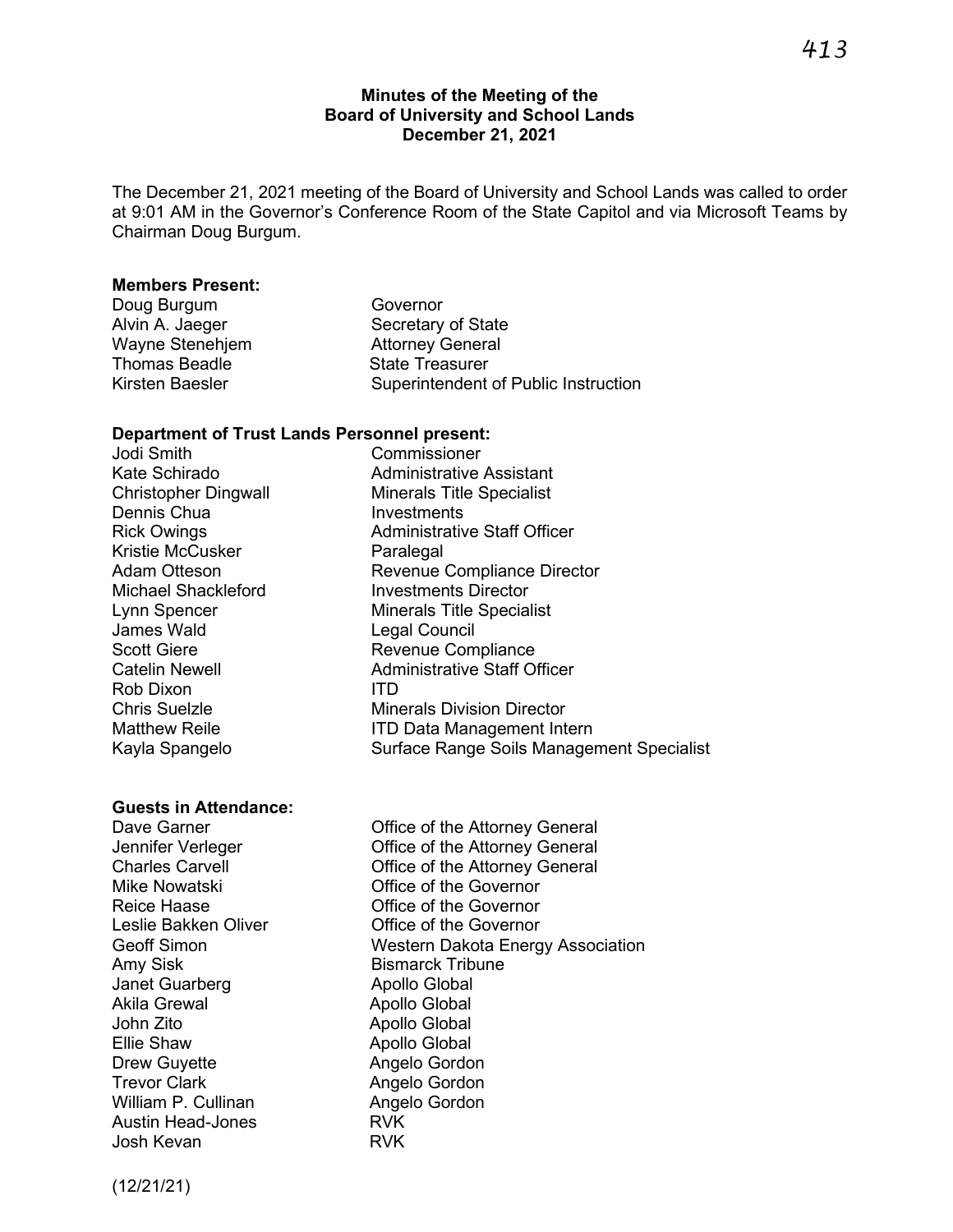Joe Ebisa Journalist **Brady Pelton** Gary Hagen Eric Ocwieja

Craig Smith Crowley Fleck

# **APPROVAL OF MINUTES**

A motion to approve the minutes of the November 29, 2021 regular meeting was made by Attorney General Stenehjem and seconded by Secretary Jaeger and the motion carried unanimously on a voice vote.

# **Right of Way R-8974 Granted To** Paragon Geophysical Services Inc, Wichita, Kansas **For the Purpose Of** Original Permit - Geophysical Operation **Initial Payment** \$12,800.00 **Permanent Rods** 0.00 **Date Issued** 11/10/2021 **Permanent Acres** 0.00 **Surface Tracts/Trusts Legal Description Trust** Mercer-141-88-36-SW4 A Oliver-141-86-36-NW4 A Oliver-142-85-30-E2NW4, LOTS 1,2 A Oliver-142-86-36-NE4, SE4 A Oliver-142-87-16-SE4, SW4 A Oliver-143-86-26-NW4 D **Right of Way Terms Financial Type Payment Amt** Application Fee Set Amount \$250.00 Initial Set Amount \$12,800.00

# **REPORTS**

**Total Initial Payment Amount** \$12,800.00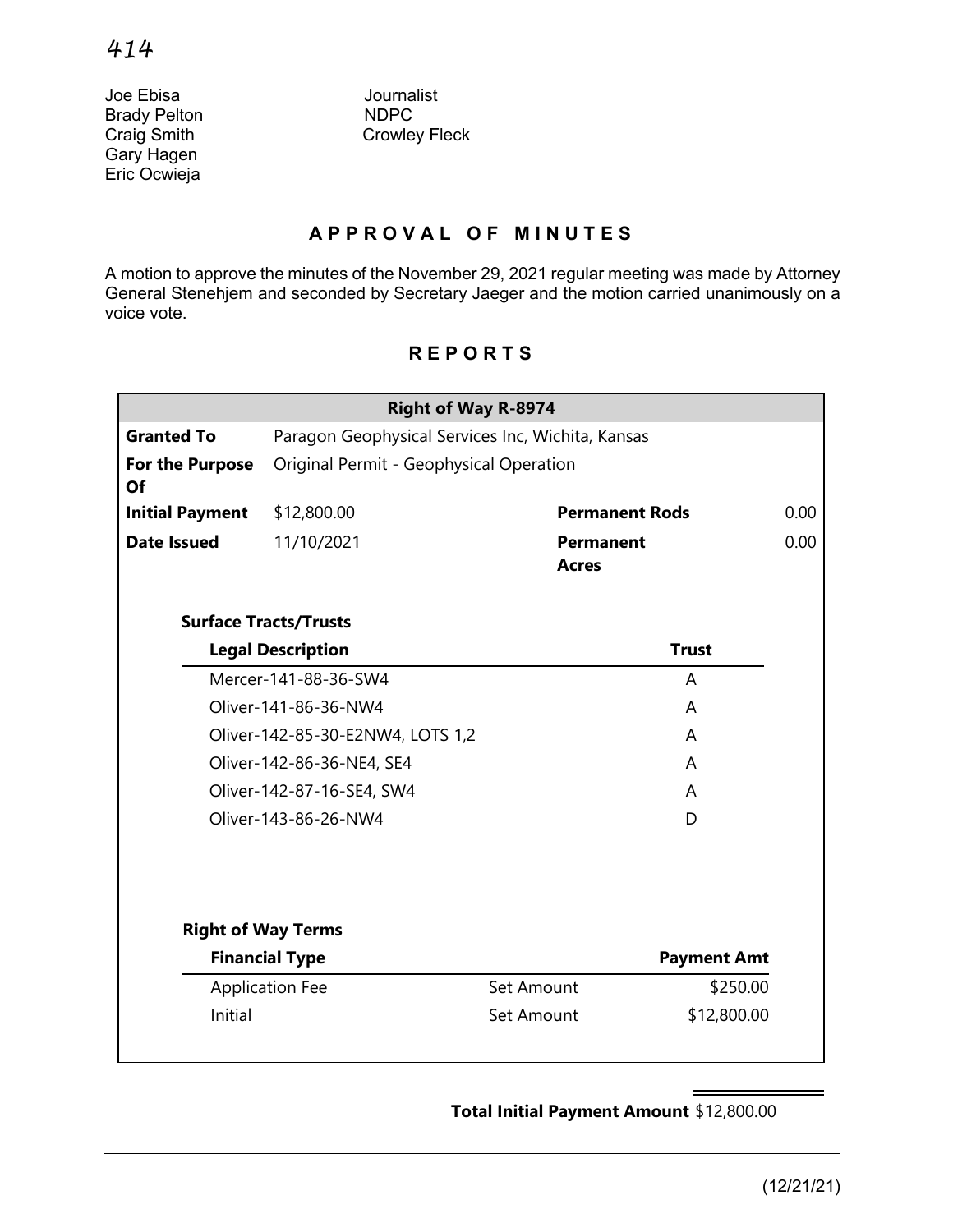## **November Unclaimed Property Report**

Unclaimed property is all property held, issued, or owing in the ordinary course of a holder's business that has remained unclaimed by the owner for more than the established time frame for the type of property. It can include checks, unpaid wages, stocks, amounts payable under the terms of insurance policies, contents of safe deposit boxes, etc.

An owner is a person or entity having a legal or equitable interest in property subject to the unclaimed property law. A holder can include a bank, insurance company, hospital, utility company, retailer, local government, etc.

Since 1975, the Unclaimed Property Division (Division) of the Department of Trust Lands (Department) has been responsible for reuniting individuals with property presumed abandoned. The Division acts as custodian of the unclaimed property received from holders. The property is held in trust in perpetuity by the State and funds are deposited in the Common Schools Trust Fund. The 1981 Uniform Unclaimed Property Act created by the national Uniform Law Commission was adopted by the State in 1985.

For the month of November 2021, the Division received 179 holder reports with a property value of \$1,989,555 and paid 309 claims with a total value of \$901,650.

## **The Financial Report (Unaudited) for period ending September 30, 2021 was presented to the Board for review and is available at the Department upon request.**

### **Investment Updates**

Portfolio Rebalancing Updates

Since the November Board meeting, several capital calls were executed or are scheduled to be executed within 30 days:

- Angelo Gordon DL IV \$17.5M
- Ares Pathfinder \$10M
- GCM Private Equity, \$5.1M
- GCM Secondary, \$29M on 12/15
- JPM Infrastructure, \$130M on 1/3/22
- Harrison Street Core Property, \$60.6M on 1/5/22

When all capital calls are made, unfunded commitments will stand at \$573.7M. These are:

- 1. Apollo Accord Fund, \$84.8M
- 2. Varde Dislocation Fund, \$42.5M
- 3. GCM Private Equity, \$110M
- 4. ARES Pathfinder Fund, \$64.5M
- 5. Angelo Gordon DL IV, \$25M
- 6. Owl Rock Diversified Lending, \$56.5M
- 7. GCM Secondary Opportunities Fund, \$121M
- 8. Harrison Street Core Property Fund LP, \$69.4M

### Asset Allocation

The table below shows the status of the permanent trusts' asset allocation as of Dec.14, 2021. The figures provided are unaudited.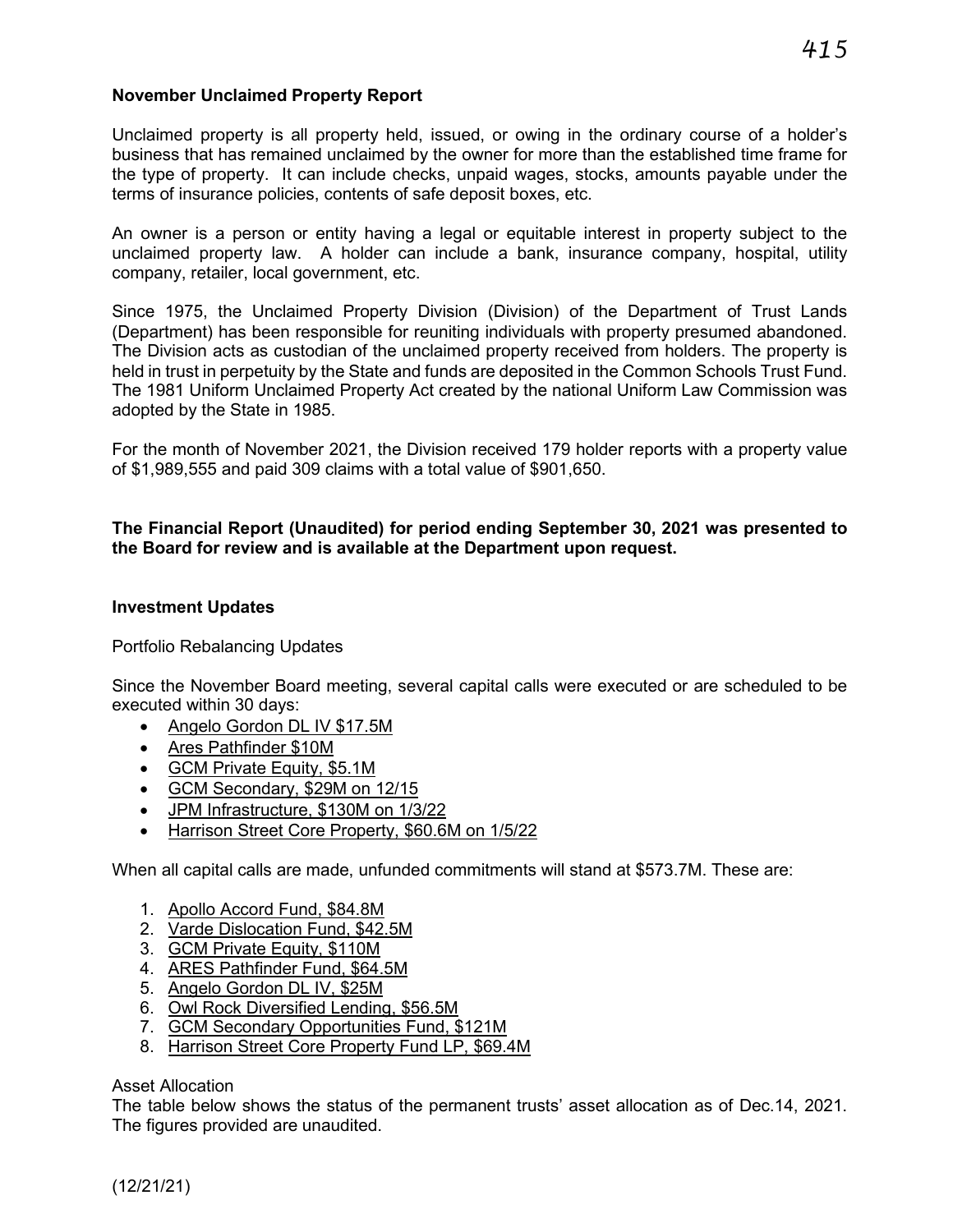By January 5, 2022, the Transition Account will be reduced to \$351M once all capital calls listed above are funded.

| As of<br>December 14, 2021                    | Market Value<br>Ş | Actual | Target | Lower<br>Range | Upper<br>Range |                                                           |
|-----------------------------------------------|-------------------|--------|--------|----------------|----------------|-----------------------------------------------------------|
|                                               |                   | Ο      |        | ь              | 4.             |                                                           |
| Broad US Equity                               | 1,205,887,836.15  | 19.7%  | 19.0%  | 14.0%          | 24.0%          |                                                           |
| Broad Int'l Equity                            | 1,111,502,172.45  | 18.2%  | 19.0%  | 14.0%          | 24.0%          |                                                           |
| <b>Fixed Income</b>                           | 1,426,297,285.71  | 23.3%  | 22.0%  | 17.0%          | 27.0%          |                                                           |
| <b>Transition Account</b>                     | 570,771,509.62    | 9.3%   | 0.0%   | $-5.0%$        | 5.0%           | П                                                         |
| Absolute Return                               | 863,971,833.91    | 14.1%  | 15.0%  | 10.0%          | 20.0%          |                                                           |
| ldis.                                         |                   | 0.0%   | 0.0%   | $-5.0%$        | 5.0%           | Ō                                                         |
| <b>Real Estate</b>                            | 839,841,995.00    | 13.7%  | 15.0%  | 10.0%          | 20.0%          |                                                           |
| <b>Private Equity</b><br>(Grosvenor)          | 21,131,648.31     | 0.3%   | 5.0%   | 0.0%           | 10.0%          |                                                           |
| Private Infrastructure<br>(JPM-Infra)         |                   | 0.0%   | 5.0%   | 0.0%           | 10.0%          |                                                           |
| Opportunistic Investments<br>(Varde & Apollo) | 80,533,743.00     | 1.3%   | 0.0%   | $-5.0%$        | 5.0%           |                                                           |
| Portfolio Total                               | 6,119,938,024.15  | 100.0% |        |                |                | 0.0%<br>5.0%<br>10.0%<br>15.0%<br>20.0%<br>25.0%<br>30.0% |
|                                               |                   |        |        |                |                | $\bullet$ Actual $\Box$ Target                            |

# **ENERGY INFRASTRUCTURE AND IMPACT**

## **Quarterly Program Report**

The Energy Infrastructure and Impact Office (EIIO) is a division within the Department of Trust Lands (Department). EIIO provides financial assistance to local units of government that are impacted by oil and gas activity. In turn, EIIO receives a portion of the Oil and Gas Gross Production Tax. The office has been a part of the Department since 1977 and was formally known as the Energy Development Impact Office created under N.D.C.C. ch. 57-62. Over the course of the past 40 years, EIIO has dispersed over \$626 million in funding.

The Oil and Gas Impact Grant Fund currently has 4 grants with a balance of \$297,596.76 as of December 7, 2021. The following shows grant activity for the last six months:

| Oil and Gas<br><b>Impact Grant</b><br>Fund | Grants<br>with<br>balances | Current<br><b>Balance</b><br>Obligated to<br>Grants |
|--------------------------------------------|----------------------------|-----------------------------------------------------|
| 6/7/2021                                   |                            | \$972,069.49                                        |
| 9/7/2021                                   |                            | \$794,932.56                                        |
| 12/7/2021                                  |                            | \$297,596.76                                        |

# **INVESTMENTS**

### **March Investment Reports – 3rd Quarter 2021**

Josh Kevan from RVK will review the performance of the Board of University and School Land's (Board) investment program for the period ending September 30, 2021 and discuss current market conditions.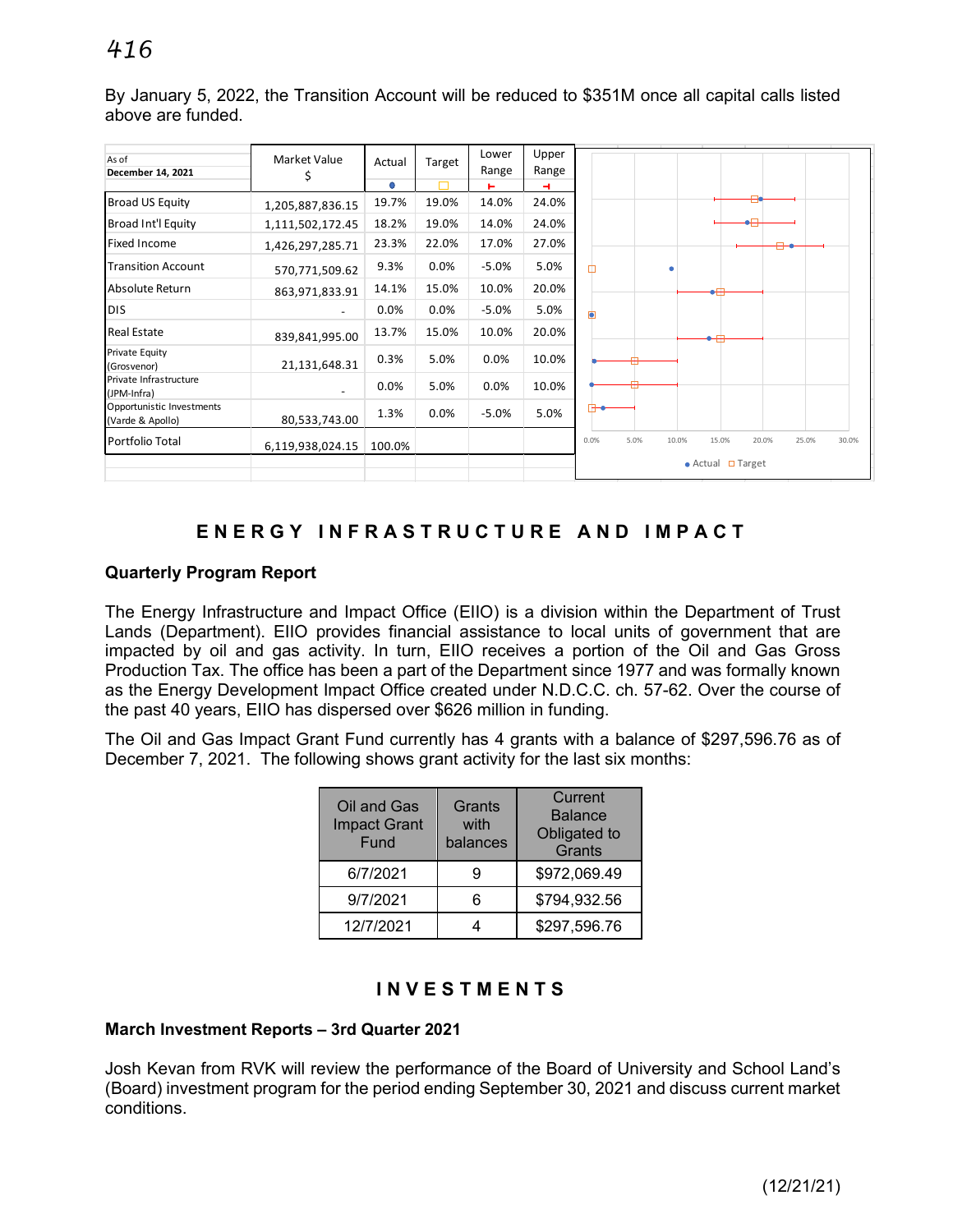The first report to be reviewed was prepared by RVK to enable the Board to monitor and evaluate the collective performance of the permanent trusts' investments and the performance of individual managers within the program. In order to provide an overview of the program and highlight critical information, an executive summary has been incorporated into the Board report.

Next, Josh will touch on the performance of the Ultra-Short portfolio in which the Strategic Investment and Improvements Fund, the Coal Development Trust Fund and the Capitol Building Fund are invested.

### **RVK Permanent Trust Fund Performance Analysis Report was presented to the Board for review and is available at the Department upon request.**

## **Apollo Defined Return Fund**

Over the last several months the Department of Trust Land's Staff (Staff) has reviewed options for generating greater returns in the fixed income asset class and to reduce the transition account balance. The first issue is well known given the ultra-low interest rate environment that prevails globally. The issue is compounded by the fact that most higher yielding private credit funds are closed-end, limited term funds that begin making distributions within a few months or a year after initial investment. This return of capital creates reinvestment risk, the risk of having to reinvest distributions at lower returns until a sufficient amount is accumulated to make a meaningful investment in a new or follow-on private credit fund.

The second issue of expediting the investment of capital in the transition account is related to the lack of capital calls within the opportunistic investment asset class and the slow pacing of calls in private equity and private infrastructure asset classes. In the last few months, we have sought to partially address these issues by adding a second private infrastructure manager and adding a private equity secondaries fund. Nevertheless, there will continue to be a slow pacing of private equity primary investments.

To address these issues Staff has engaged one of its best in class fixed income managers to customize a solution for the Permanent Trust Funds (PTFs). Apollo has agreed to create a new fund with an initial seed investment of \$200 million, under highly favorable fee terms to the PTFs as the founding investor. Further, it's proposed that as distributions are made to the PTFs from its prior investment, those amounts will flow into the new fund, thus allowing for continuously investment with little cash drag and reinvestment risk.

Apollo is one of the best performing private credit managers and a top manager within RVK's database, and highly regarded by RVK's fixed income research team. Through June  $30<sup>th</sup>$  this year Apollo Accord Fund IV has generated 11.24% net return in 2021 and 18.29% since inception 10/1/2020. The new fund has a target annual return of 8-12%. The PTFs made a \$100 million commitment to Fund IV, of which less than \$20 million has been called.

Motion: **The Board approve a \$200 Million investment in the Apollo Defined Return Fund and allow for all distributions from the investment in Apollo Accord Fund IV to be reinvested into the Apollo Defined Return Fund; subject to final review and approval of all legal documents by the Office of the Attorney General.**

| <b>Action Record</b>              | <b>Motion</b> | <b>Second</b> | Ave | <b>Nay</b> | <b>Absent</b> |
|-----------------------------------|---------------|---------------|-----|------------|---------------|
| Secretary Jaeger                  |               |               |     |            |               |
| <b>Superintendent Baesler</b>     |               |               |     |            |               |
| <b>Treasurer Beadle</b>           |               |               |     |            |               |
| <b>Attorney General Stenehjem</b> |               |               |     |            |               |
| Governor Burgum                   |               |               |     |            |               |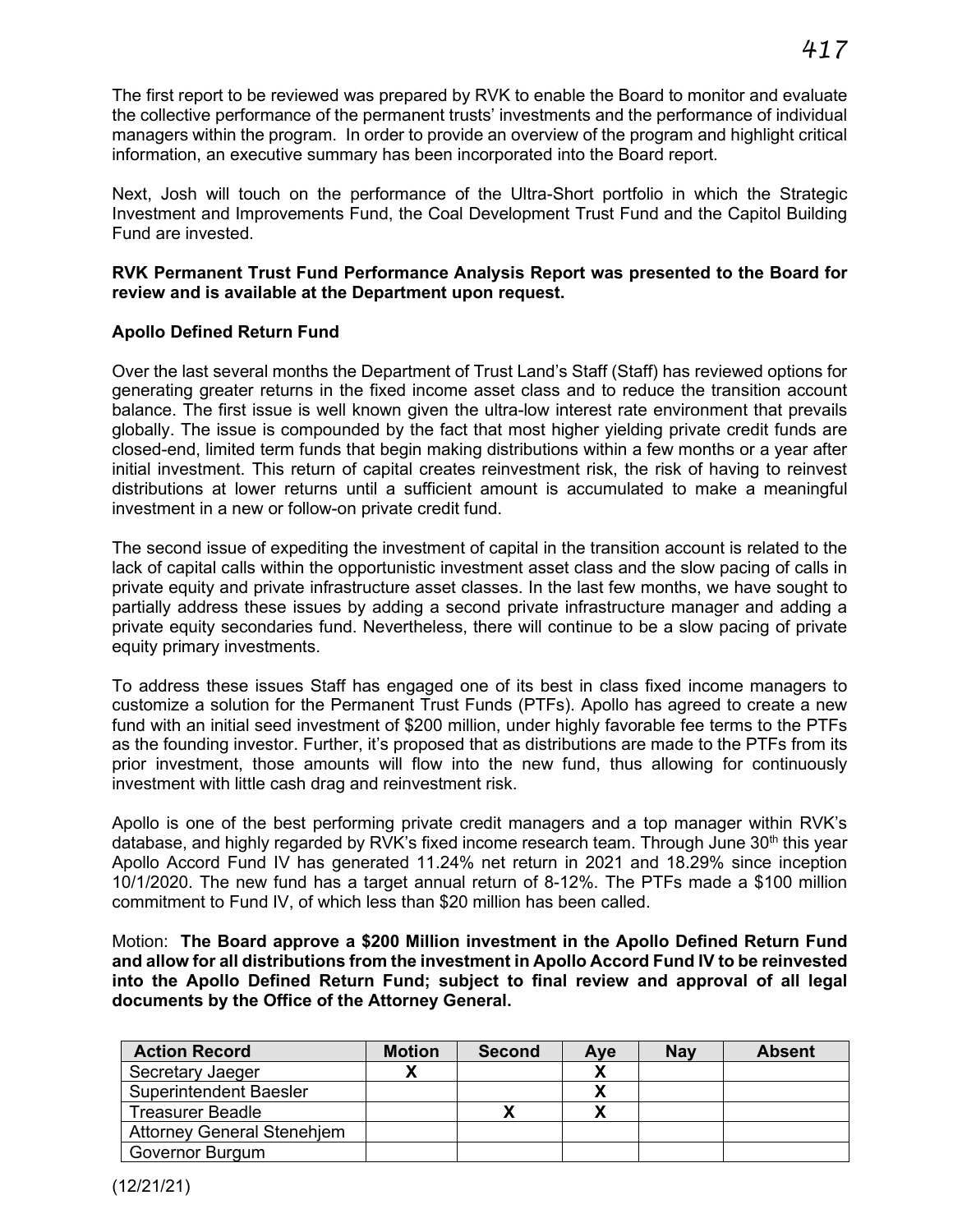## **RVK Recommendation Memo and Apollo Defined Return Fund Presentation were presented to the Board for review and are available at the Department upon request.**

# **Angelo Gordon Direct Lending Separately Managed Account**

Over the last several months the Department of Trust Land's Staff (Staff) has reviewed options for generating greater returns in the fixed income asset class and to reduce the transition account balance. The first issue is well known given the ultra-low interest rate environment that prevails globally. The issue is compounded by the fact that most higher yielding private credit funds are closed-end, limited term funds that begin making distributions within a few months or a year after initial investment. This return of capital creates reinvestment risk, the risk of having to reinvest distributions at lower returns until a sufficient amount is accumulated to make a meaningful investment in a new or follow-on private credit fund.

The second issue of expediting the investment of capital in the transition account is related to the lack of capital calls within the opportunistic investment asset class and the slow pacing of calls in private equity and private infrastructure asset classes. In the last few months, we have sought to partially address these issues by adding a second private infrastructure manager and adding a private equity secondaries fund. Nevertheless, there will continue to be a slow pacing of private equity primary investments.

To address these issues Staff has engaged one of its best in class fixed income managers to customize a solution for the Permanent Trust Funds (PTFs). Angelo Gordon has agreed to create a separately managed account (SMA) with an initial investment of \$50 million, under the same fee terms as our current investment in their funds. Further, as distributions are made to the PTFs out of the existing funds, those amounts will flow into the SMA, thus allowing for continuously investment with little cash drag and reinvestment risk. Eventually, all of the PTFs' direct lending investment with Angelo Gordon will reside in the SMA and will receive the appropriate fee breaks.

Angelo Gordon is one of the best performing direct lending investment managers and a top manager within RVK's database, and highly regarded by RVK's fixed income research team. Through June 30<sup>th</sup> this year AG Direct Lending Fund III has averaged 9.89% net return per year since inception 9/1/2018. The Fund IV should deliver similar results, although it is currently too new to have meaningful results. The PTFs made a \$150 million commitment to Fund III and a \$100 million commitment to Fund IV.

Motion: **The Board approve an initial \$50 Million investment with Angelo Gordon's direct lending platform in a separately managed account, and allow for all distributions from previous investments with Angelo Gordon's direct lending funds to be reinvested into the separately managed account; subject to final review and approval of all legal documents by the Office of the Attorney General.**

| <b>Action Record</b>              | <b>Motion</b> | <b>Second</b> | Aye | <b>Nay</b> | <b>Absent</b> |
|-----------------------------------|---------------|---------------|-----|------------|---------------|
| Secretary Jaeger                  |               |               |     |            |               |
| <b>Superintendent Baesler</b>     |               |               |     |            |               |
| <b>Treasurer Beadle</b>           |               |               |     |            |               |
| <b>Attorney General Stenehjem</b> |               |               |     |            |               |
| Governor Burgum                   |               |               |     |            |               |

**RVK Recommendation Memo and AG Direct Lending SMA Presentation were presented to the Board for review and are available at the Department upon request.**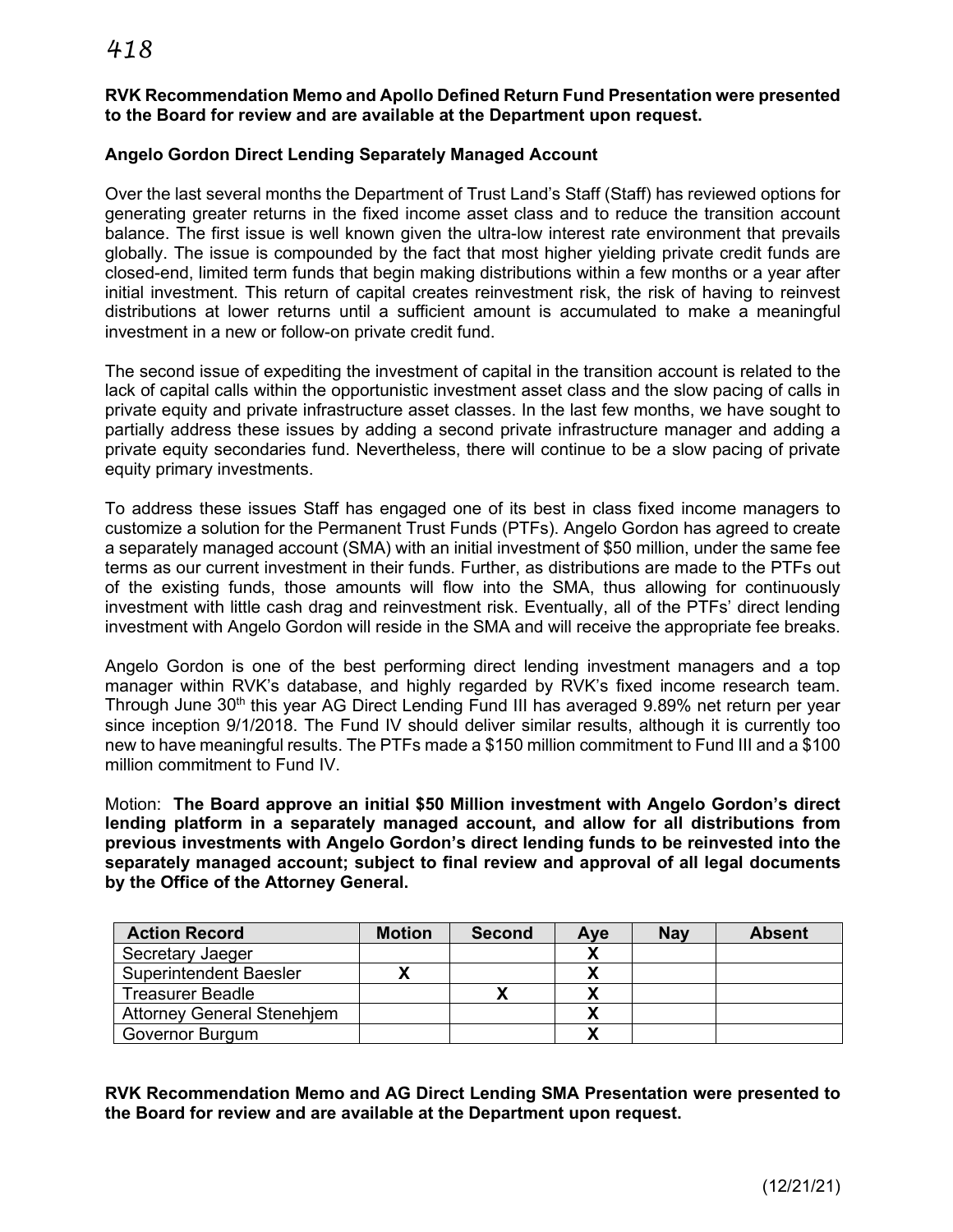# **O P E RATION S**

### **Cash Management**

On November 29, 2021, the Board of University and School Lands (Board) informally requested a review of the Department of Trust Land's (Department) cash management by Department Staff (Staff). Staff reviewed the four primary account categories within the Department: Common Schools' Trust Fund (CSTF) account, other Permanent Trust Funds' (PTFs) accounts, Unclaimed Property (UP) account, and the appropriated accounts (Strategic Investment and Improvement Fund, Capitol Building Fund and Coal Development Trust Fund accounts).

The CSTF is required to make regular monthly payments to the Department of Public Instruction (DPI) during the school year. The CSTF account generally holds an amount the represents between 2 and 3 months of cash owed to DPI at the Bank of North Dakota (BND). BND has agreed with the Department to pay a rate of interest equivalent to the rate paid by Northern Trust's (NT) money market fund. The 2 and 3 months of cash holdings reflects the Staff's long held view of the prudent amount to retain in case of significant economic stress. This view was vindicated in 2020 when the CSTF revenues dropped precipitously, and the cash amount at BND was drawn down to just over one month's amount.

The other PTFs are treated differently than CSTF, because unlike CSTF, the other PTFs only make one annual payment to the beneficiaries in January of each year. As such, the accounts are limited to a target of 1/12 portion of the annual payment each month. As the year progresses the cash amount in the accounts increase by a targeted maximum of 1/12 per month. So that by January of the following year there would be enough to make its annual payment. This limits the amount of cash accumulated in the other PTFs' accounts at any point in time.

[The holdings in the PTF transition account related to the significant changes in the strategic asset allocation was not considered here due to its transient nature, and its investment in short-term bonds.]

The UP account has a Department policy range of \$1.5 million to \$2.5 million. This reflects the experience of the UP Division's cash needs on a monthly basis. The Staff reviews its policies the January after each legislative session, including the UP cash policy range. During the review of policy, the actual monthly distribution experience of UP Division is used to confirm the appropriate policy range.

The appropriated accounts all hold cash in amounts reflective of the outstanding appropriations made by the State Legislature. Excess cash above the appropriated amounts are invested in shortterm bonds at NT in the Ultra-Short account. In addition, the Department may invest additional cash in the Ultra-Short account, to the extent that it is informed by the Office of Management and Budget that a particular appropriation may not be called for some time. Unfortunately, there is typically little visibility with regard to cash calls under these appropriations, which means the most prudent course is to hold the cash at BND, earning money market returns.

# **LITIGATION**

#### **Whitetail Wave Litigation**

(12/21/21) **Case: Whitetail Wave LLC v. XTO Energy, Inc.; the Board of University and School Lands; and the State of North Dakota – 27-2015-CV-00164 Date Filed: June 4, 2015 Court: McKenzie County District Court**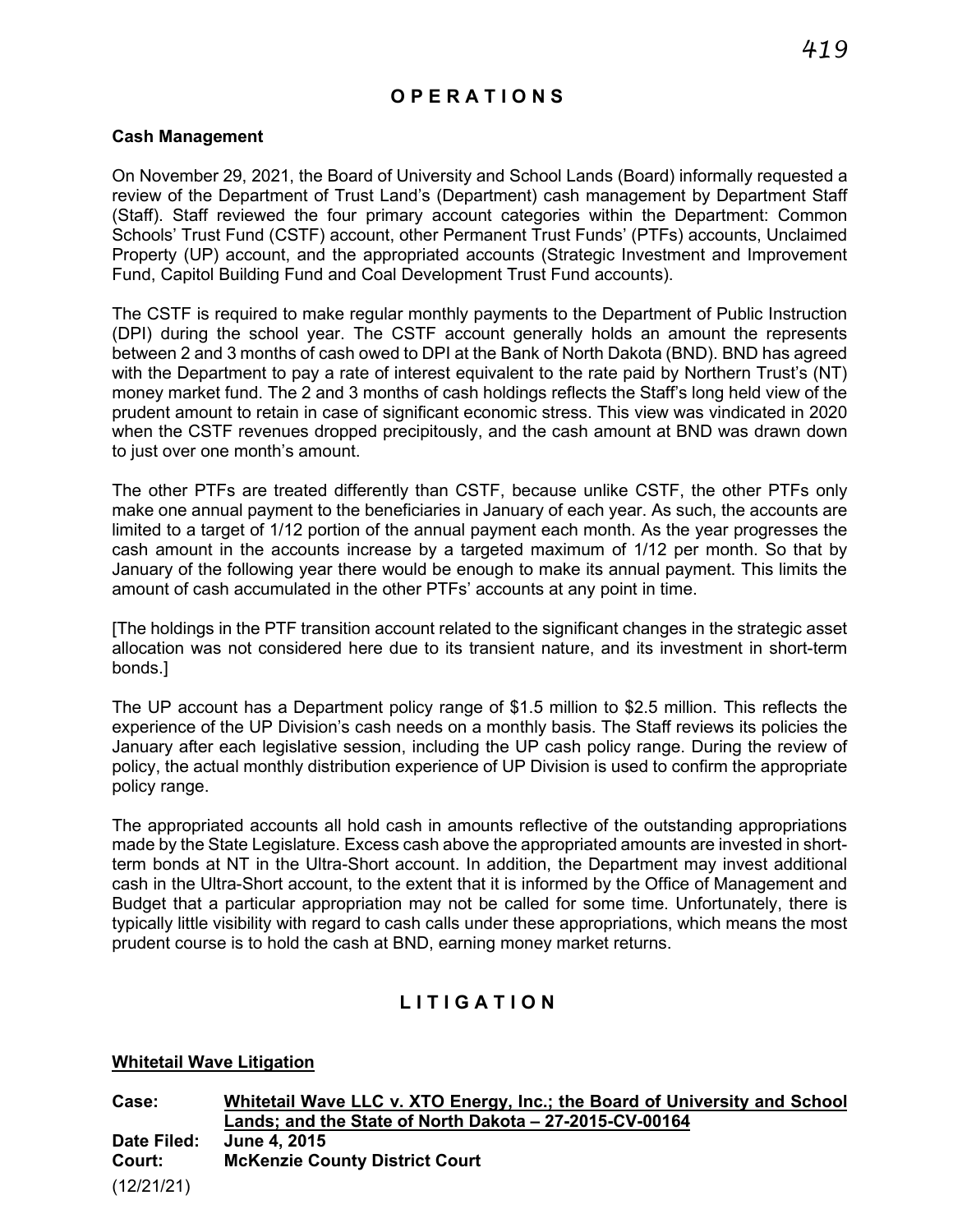### **Judge: Robin Schmidt Attorney: David Garner/Jennifer Verleger Opposing Counsel: Whitetail Wave – Christopher Sweeney; XTO Energy – Lawrence Bender**

**Issues:** On August 1, 2015, the Attorney General's Office was served with a complaint in the above referenced case. This case is challenging the State's determination of the OHWM east of the Highway 85 Bridge, near the northern border of the Fort Berthold Indian Reservation. The Board has currently leased minerals pursuant to the Phase II Investigation for this tract. The Plaintiff is requesting that title to the minerals be quieted and has alleged claims of Unconstitutional takings, trespass, slander of title, and constructive trust/unjust enrichment against the State. The complaint also makes a number of claims specific to XTO Energy Inc., the operator of the wells on the tracts in dispute. Specifically, the Plaintiff is requesting that the State's claim to sovereign lands' mineral interest be restricted to those minerals located below the OHWM of the Missouri River prior to inundation of the Lake Sakakawea.

> An answer was filed on behalf of the Board on July 21, 2015. In January 2016, the State Engineer intervened in the case.

**History:** Due to the passage of S.B. 2134, the Court ordered the case stayed and all deadlines be held in abeyance until the final review findings under S.B. 2134 are issued by the Industrial Commission. The Board and State Engineer filed a Motion for Continued Stay of Proceedings on October 19, 2018 and XTO filed a Response in Support of Continued Stay on October 26, 2018. On November 5, 2018, the Court entered its Order for Continued Stay of Proceedings, staying the proceedings, holding all deadlines in abeyance, and ordering that upon final disposition of the Sorum lawsuit the parties will request a status conference to schedule a new trial date and reset other deadlines. The continued stay was affirmed on November 27, 2018. On September 30, 2020, the District Court scheduled a Telephonic Status Conference for October 6, 2020. On October 6, 2020, Spencer Ptacek filed a Notice of Appearance on behalf of XTO. On October 7, 2020, the District Court scheduled a pretrial conference for August 10, 2021, and scheduled a five day, six person jury trial for August 16-20, 2021. On October 22, 2020, the Board of University and School Lands and State Engineer filed their Motion to Dismiss and Supporting documents. On November 5, 2020, Plaintiff filed a Notice of Hearing on the Board of University and School Lands and State Engineer's Brief in Support of Motion to Dismiss for 9:00 a.m. on December 3, 2020, at the McKenzie County Courthouse, Watford City, ND. Also filed was Whitetail Wave LLC's Response to State's Motion to Dismiss. On November 12, 2020, the Board of University and School Lands and State Engineer's Reply Brief in Support of Motion to Dismiss was filed. Also on November 12, 2020, the Response to the State Defendants' Motion to Dismiss was filed by XTO. On January 4, 2021, Whitetail Wave filed its Surreply to State's Motion to Dismiss. On January 19, 2021 the Board of University and School Lands and State Engineer filed their Response to Whitetail Wave's Surreply Regarding State's Motion to Dismiss. On April 13, 2021, the Court entered its Order on State's Motion to Dismiss, denying the State's Motion.

**Current Status:**

• **On May 13, 2021, a status conference was scheduled for May 20, 2021. That conference was held and the 6 person jury trial was rescheduled from August 2021 to December 13-17, 2021, in Watford City.**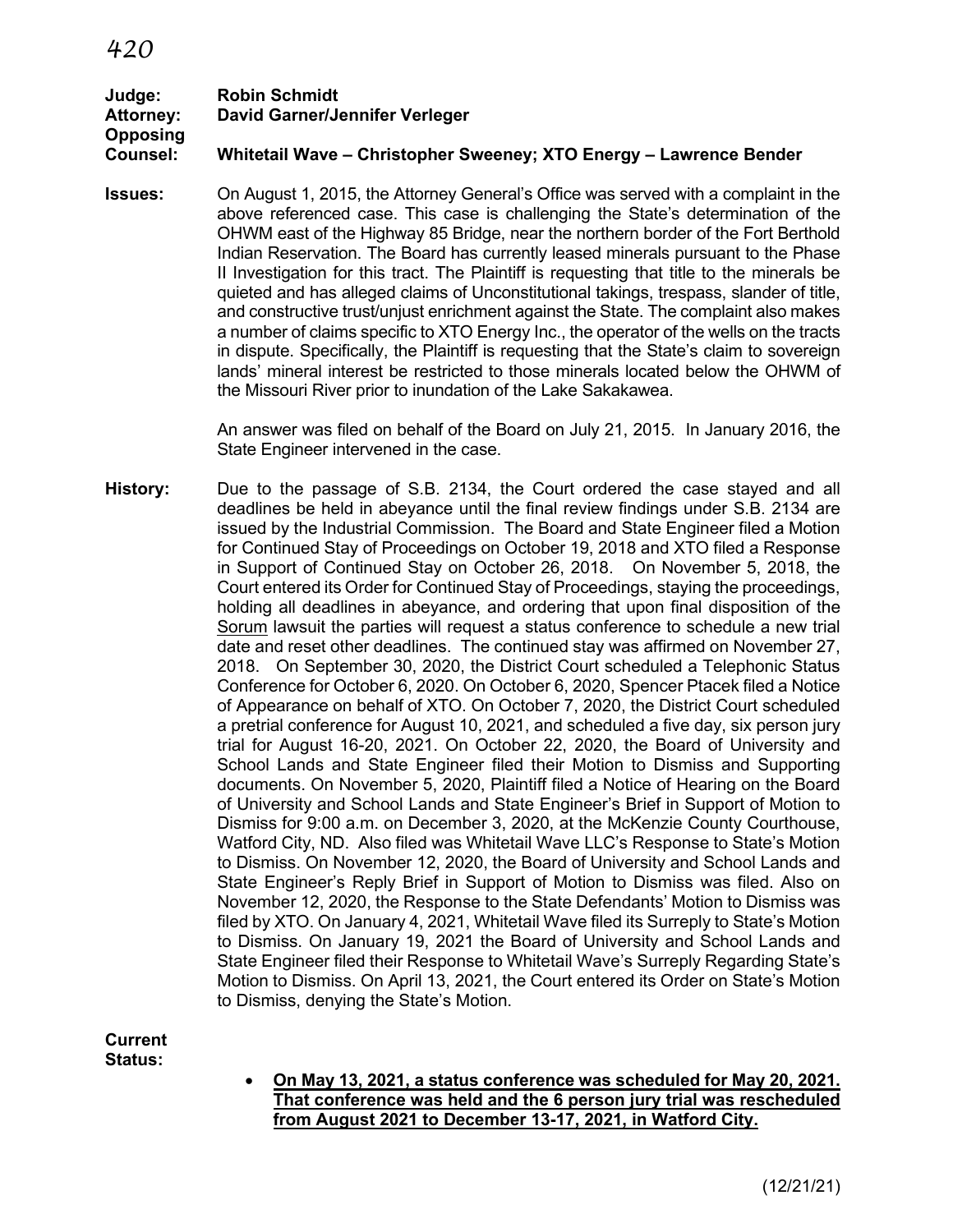- **On June 11, 2021, the Notice of Rescheduled trial was received setting deadlines for pretrial conference statement and dispositive motions. Also set the pretrial conference for December 3, 2021.**
- **On October 12, 2021, the Department of Water Resources filed a Notice of Agency Name Change.**
- **On October 14, 2021, Defendants filed their Motion for Summary Judgment.**
- **On November 3, 2021, a status conference hearing was scheduled for November 4, 2021 at 1 p.m.**
- **On November 15, 2021, Board and Department of Water Resources filed their Response Brief Opposing Plaintiff's Motion for Partial Summary Judgment; XTO filed responses to the Board's Motion for Summary Judgment and Plaintiff's Partial Motion for Summary Judgment; and Plaintiff filed a Response to Defendants' Motions for Summary Judgment.**
- **On November 29, 2021, the following documents were filed: Board of University and School Lands and Dept. of Water Resources' Reply Brief in Support of Motion for Summary Judgment, XTO Energy, Inc.'s Reply Brief in Support of Motion for Summary Judgment; and the service documents.**
- **On November 30, 2021, the following documents were filed: Brief in Support of Partial Motion for Summary Judgment - Whitetail Wave LLC's Reply; Declaration of Joshua Swanson; and a Request to Appear Telephonically.**
- **Hearing held December 3, 2021.**
- **On December 17, 2021, the Order on Cross Motions for Summary Judgment was entered granting the State summary judgment quieting title in the acreage in Section 27 of Township 154 North, Range 96 West, and dismissing with prejudice the remaining claims against the State.**

**Wilkinson Litigation**

**Case: William S. Wilkinson, et. al. v. Board of University & School Lands, Brigham Oil & Gas, LLP; EOG Resources, Inc.; Case No. 53-2012-CV-00038 Date Filed: January, 2012 Court: Williams County District Court Judge: Paul Jacobson Attorney: Jennifer Verleger/Matthew Sagsveen/David Garner Opposing Counsel: Josh Swanson/Rob Stock, Lawrence Bender, John Ward**

**Issues:** The Wilkinson lawsuit was filed on January 10, 2012. The Plaintiffs assert that they own minerals in a 200 acre tract west of Williston. This suit was initially filed in state court as a quiet title action. The Attorney General's Office filed an Answer and Counterclaim on February 27, 2012.

> On July 1, 2014, the Plaintiffs filed an amended complaint in the case and added claims of unconstitutional takings, conversion, constructive trust and unjust enrichment, civil conspiracy and deprivation of rights under 42 U.S.C. § 1983. Plaintiffs assert in their amended complaint that the Board should be issuing leases on the west side of the Highway 85 bridge pursuant to the Phase II Investigation – the estimated location of the ordinary high watermark (OHWM) prior to inundation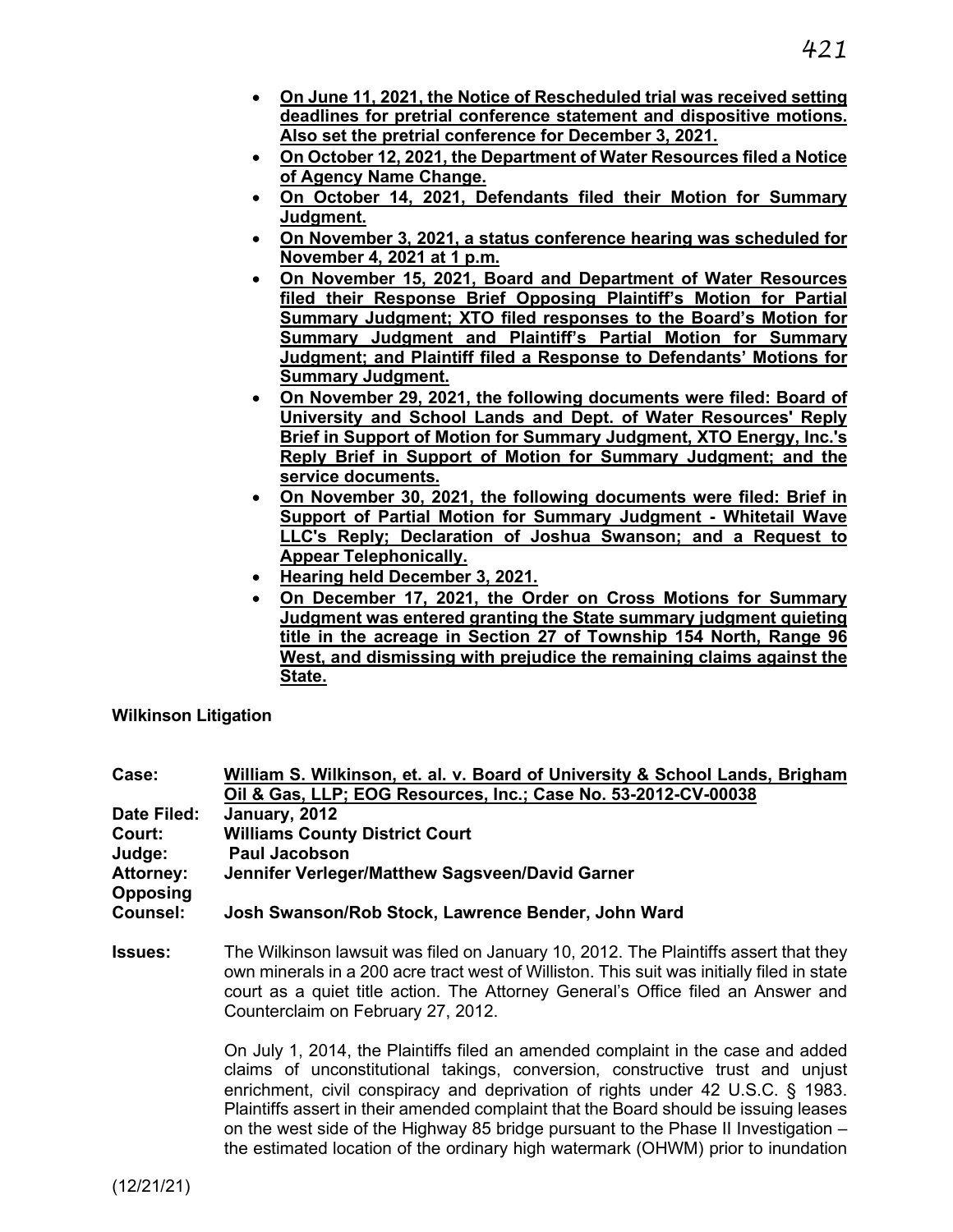of Lake Sakakawea – rather than the Phase I Delineation – current location of the OHWM. Plaintiffs argue that the subject property is located under Lake Sakakawea, which did not exist at statehood, and thus the state did not acquire title to it as sovereign lands. Therefore, the State's title to the Missouri River is limited to the channel as it existed prior to inundation of Lake Sakakawea as determined by the Phase II investigation.

In January of 2016, the State Engineer sought and was granted intervention. A joint motion for summary judgment was filed by the Board and the State Engineer on March 1, 2016. On May 18, 2016, the district court granted the motion for summary judgment finding that: (1) the subject property is located along the Missouri River, which is no doubt navigable; (2) The Phase I Delineation should be used to determine the OHWM for the subject property rather than the Phase II Investigation, and therefore the property is determined to be sovereign land of the state of North Dakota; (3) to the extent Plaintiffs are aggrieved by the Phase I Delineation, they must exhaust their administrative remedies through the State Engineer before making a claim in district court; and (4) there are no grounds to support Counts II through VII. Plaintiffs filed a notice of appeal on June 1, 2016. Both EOG Resources, Inc. and Statoil Oil and Gas LP filed cross-appeals.

On September 28, 2017, the North Dakota Supreme Court reversed the district court's decision and remanded the case back to the district court. The Supreme Court held that:

- 1. Surface ownership could not be determined without the United States as a party to the action;
- 2. N.D.C.C. ch. 61-33.1 has a retroactive clause and the district court did not have an opportunity to determine if it applies and governs ownership of the minerals at issue;
- 3. A "takings" analysis must be conducted if the district court determines the State owns the disputed minerals; and
- 4. The district court erroneously made findings of disputed fact.
- **History:** Due to the passage of S.B. 2134, the District Court ordered the case stayed and all deadlines be held in abeyance until the final review findings under S.B. 2134 are issued by the North Dakota Industrial Commission (NDIC). Plaintiff, after NDIC issued the review findings, requested a status conference with the Court to set a new trial date and other deadlines. The Board and State Engineer filed a Motion for Continued Stay of Proceedings on October 11, 2018. The telephonic status conference scheduled for November 2, 2018 was cancelled.A Hearing on the Motion for Continued Stay was held November 30, 2018. Defendants submitted a proposed Order and the Judge asked for Plaintiffs to submit a proposed Order, which was filed December 4, 2018. The Court issued its Order on December 12, 2018, denying the Motion for Continued Stay and requiring the parties confer on a scheduling order and submit a Rule 16 scheduling order by January 26, 2019. The State filed a Motion for Proposed Scheduling Order on January 28, 2019, and Plaintiffs filed a notice of hearing on January 31, 2019, and filed their Response to State's Motion for Proposed Scheduling Order and Plaintiffs' Request for Rule 16(F) Sanctions on February 1, 2019. State Defendants filed a Reply Brief in Support of Motion for Proposed Scheduling Order on February 8, 2019. Statoil & Gas LP filed a Response to State's Motion for Proposed Scheduling Order and Plaintiff's Proposed Scheduling Order on February 11, 2019. Plaintiffs scheduled a hearing in District Court on the Motion for Scheduling Order which was held March 5, 2019, at 2:00 p.m. The District Court didn't rule on the scheduling motions but granted Plaintiffs' request to file a motion for Summary Judgment within 30 days of the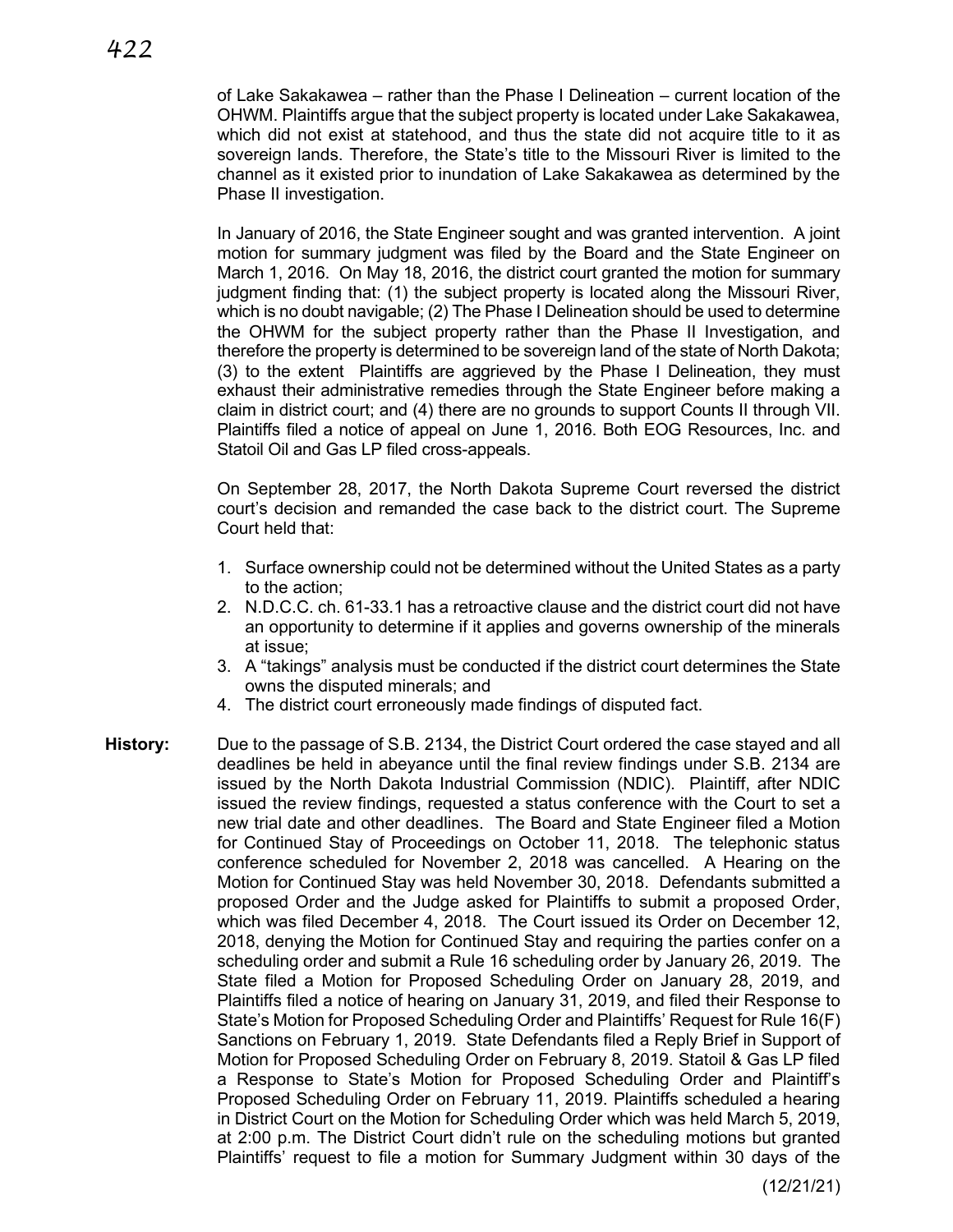hearing. On April 15, 2019, Plaintiffs' filed with the District Court a Notice of Motion, Motion for Summary Judgment, Brief in Support of Motion for Summary Judgment, Affidavit of Joshua Swanson, Notice of Hearing (requesting a hearing be held at the earliest possible date available on the Court's calendar), and proposed Order Granting Plaintiffs' Motion for Summary Judgment. On April 17, 2019, Plaintiffs' filed a Notice of Hearing scheduling a hearing for 2:00 p.m. on July 30, 2019 before the Honorable Paul W. Jacobson, at the Williams County Courthouse, Williston. The parties entered into a Stipulation Extending Time to Respond to Plaintiffs' Motion for Summary Judgment and Plaintiffs' Time to Reply which was entered May 1, 2019. The Order Extending Time to Respond was entered May 2, 2019, extending Defendants' time to respond to June 14, 2019, and extending Plaintiffs' deadline to file reply to July 1, 2019. On June 10, 2019 Statoil & Gas LP filed its Opposition to Plaintiffs' Motion for Summary Judgment. Also, on June 10, 2019, the Stipulated Motion to Dismiss Defendant XTO Energy Inc. was filed in which Plaintiffs, Cross-claimant EOG, and Defendant XTO stipulated and requested the Court dismiss XTO from the action with prejudice and without costs and disbursements to any party, as it holds no ownership interest in, right to, claim or title to any mineral interests as alleged by Plaintiffs. The Board of University and School Lands filed its Brief in Opposition to Plaintiffs' Motion for Summary Judgment on June 14, 2019. Also filed on June 14, 2019 where the State Engineer's Response to Brief in Opposition to Plaintiffs' Motion for Summary and the Response of EOG Resources, Inc., to Plaintiffs' Motion for Summary Judgment. On June 17, 2019, the Court entered its Order Dismissing Defendant XTO Energy, Inc. from the Action. On July 1, 2019, Plaintiff's filed their Reply Brief in Support of Motion for Summary Judgment. The hearing on the Motion for Summary Judgment was held on July 30, 2019. Order Granting Plaintiffs' Motion for Summary Judgment was entered on September 6, 2019.The proposed Judgment was submitted on September 12, 2019. The Judgment and Notice of Entry of Judgment were filed with the District Court on September 16, 2019. Board of University and School Lands' Notice of Appeal to the North Dakota Supreme Court was filed on November 15, 2019. State Engineer's Notice of Appeal to the North Dakota Supreme Court was filed on November 15, 2019. Notice of Appeal to North Dakota Supreme Court filed by Statoil Oil & Gas LP f/k/a Brigham Oil & Gas, LLP on November 27, 2019. Appellant's Initial Briefs were due December 12, 2019; however, a Joint Motion for Extension of Time to File Briefs was filed and an extension was granted on December 13, 2019, with all briefs being due to the Supreme Court as follows:

- Appellants' (including Board of University and School Lands) Initial Briefs January 13, 2020;
- Appellees' Response Briefs March 2, 2020; and
- Appellants' (including Board of University and School Lands) Reply Briefs March 16, 2020.

On January 13, 2020, the Brief of Appellant, Board of University and School Lands was filed with the Supreme Court. Appellant North Dakota State Engineer's Principal Brief was also filed on January 13, 2020. Plaintiffs/Appellees Response Brief filed with the Supreme Court on March 2, 2020. Plaintiffs/Appellees Response Brief filed with the Supreme Court on March 2, 2020. Reply Brief of Defendant and Appellant, Board of University and School Lands filed on March 16, 2020. Appellant North Dakota State Engineer's Reply Brief filed March 16, 2020. The North Dakota Supreme Court issued its Opinion of the Court on August 27, 2020. On September 18, 2020 a Notice of Hearing was filed in the District Court setting a status conference for October 13, 2020, at 3:30 p.m. The Court issued an Order After Status Conference dated October 13, 2020, stating that a two day bench trial will be scheduled. A telephonic scheduling conference was scheduled for October 29, 2020, at 10:00 a.m. On October 23, 2020, the Supreme Court Judgment/Opinion was filed with the District Court. On October 30, 2020, the Court issued its Order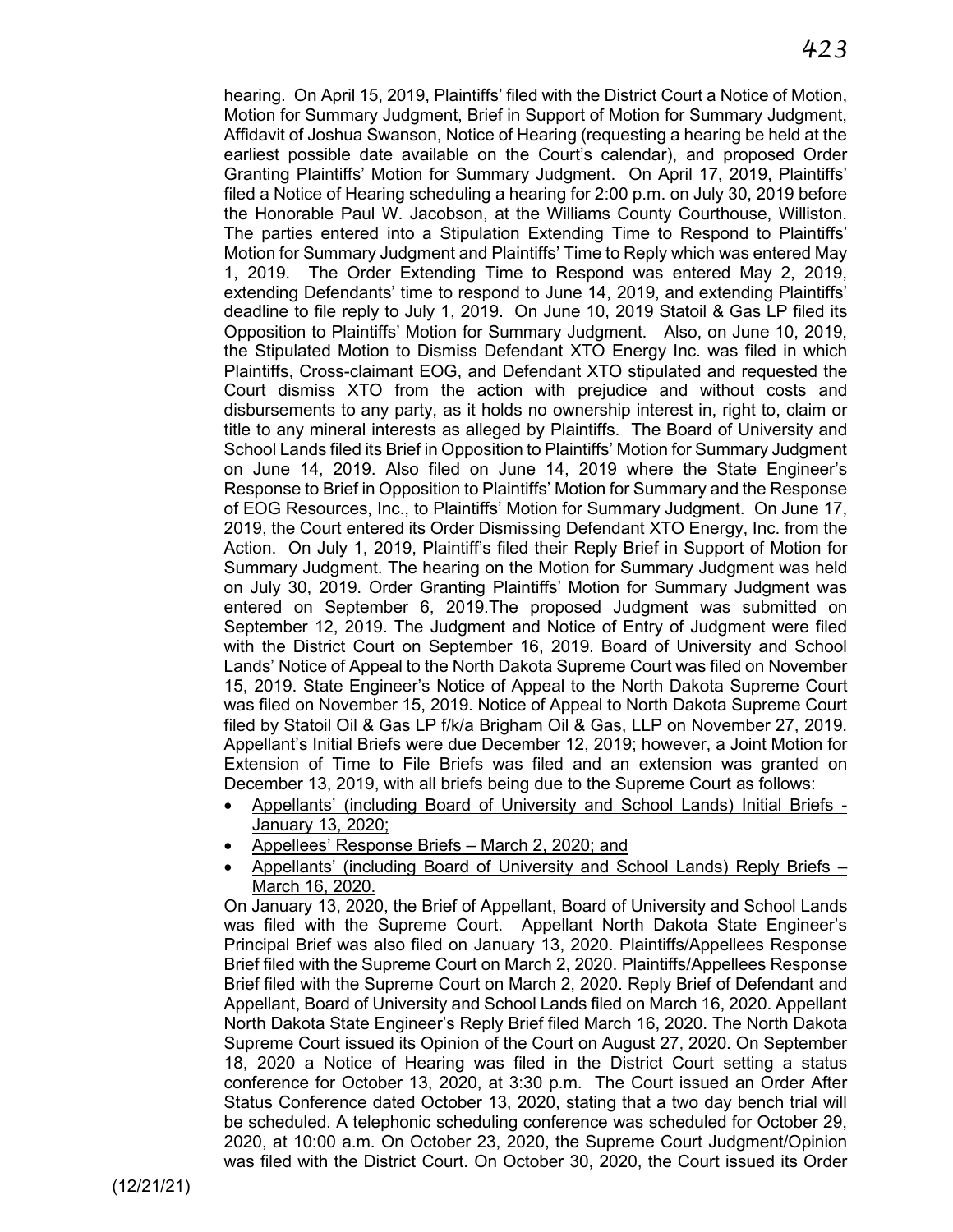*424*

After Scheduling Conference. The matter was set for Court Trial on April 16, 2021, for one day and July 23, 2021, also for one day. Defense council expressed concerns with a conflict with other scheduled trials. Therefore, a status conference was set for February 4, 2021 to determine if any conflicts have been obviated. The Court indicated it would consult with the scheduling clerk to determine second priority dates for one day trials in 2021. The Court set backup Court Trial dates of May 27, 2021 and May 28, 2021. Plaintiffs' Combined Discovery Requests to Defendant, the Board of University and School Lands of the State of North Dakota were served on the Board on January 26, 2021. The Board has 30 days to respond. On February 25, 2021, the Board served its Answers to Plaintiffs' Combined Discovery Requests to Defendant, the Board of University and School Lands of the State of North Dakota, and the State Engineer served its answers to interrogatories. State Engineer's Interrogatories, Request for Admissions, and Request for Production of Documents Regarding Damages (Request II) was served March 12, 2021. On March 19, 2021, Defendant Statoil Oil and Gas, LP's Answers to Plaintiffs' Combined Discovery Requests to Defendant, Statoil Oil & Gas, LP was served. On March 22, 2021, Defendant Statoil Oil and Gas, LP's First Supplemental Answers to Plaintiffs' Combined Discovery Requests to Defendant, Statoil Oil & Gas, LP was served. Plaintiff's Responses to State Engineer's Interrogatories, Requests for Admissions, and Requests for Production of Documents regarding Damages (Request II) was served April 14, 2021. On April 20, 2021, Plaintiffs filed their Motion for Attorneys' Fees and Costs against the State of North Dakota. Plaintiffs scheduled a hearing on this motion for July 22, 2021. Plaintiffs scheduled a status conference for April 27, 2021. At that hearing, it was decided that the trial for May 2021 would be scheduled for July 22 & 23, 2021, in Williston. On May 18, 2021, the Board of University and School Lands and the State Engineer filed their Response Brief Opposing Plaintiffs' Motion for Attorneys Fees and Costs. On June 8, 2021, Plaintiffs filed their Reply to State's Response Brief Opposing Plaintiffs' Motion for Attorneys' Fees and costs. On June 22, 2021, Plaintiffs filed their Pretrial Statement and Defendants, Board and State Engineer, filed their Pre-Trial Brief. Bringham Oil & Statoil brought a Motion to Dismiss on July 7, 2021. On July 8, 2021, the parties exchanged their witness and exhibit lists. Motions in Limine were filed on July 8, 2021 by Bringham Oil and Statoil and the Board and State Engineer.

# **Current Status:**

- **The parties shared various drafts of witness and exhibit lists prior to trial.**
- **On July 12, 2021, the State filed its Motion in Limine to Exclude Evidence Regarding Statutory Interest of 6.5% or 18% on Royalties and Motion in Limine to Exclude Evidence Regarding S&P Vanguard 500 Index Fund Investor Shares (VFINX) Damages.**
- **On July 14, 2021, Statoil and Brigham filed Brigham Oil & Gas, L.P. s and Statoil Oil & Gas, L.P. s nka Equinor Energy, O.P. s (Collectively Statoil ) Unopposed Request for Leave to Allow Witness Amy Becker to Appear by Reliable Electronic Means and the request was granted the same day.**
- **On July 15, 2021, Plaintiffs Plaintiffs' Request for Witness to Participate by Telephone or Electronic Means and the requested was granted the same day.**
- **On July 19, 2021, Plaintiffs filed Supplemental Affidavit of Joshua A. Swanson in Support of Plaintiffs' Motion for Attorneys' Fees and Costs against the State of North Dakota.**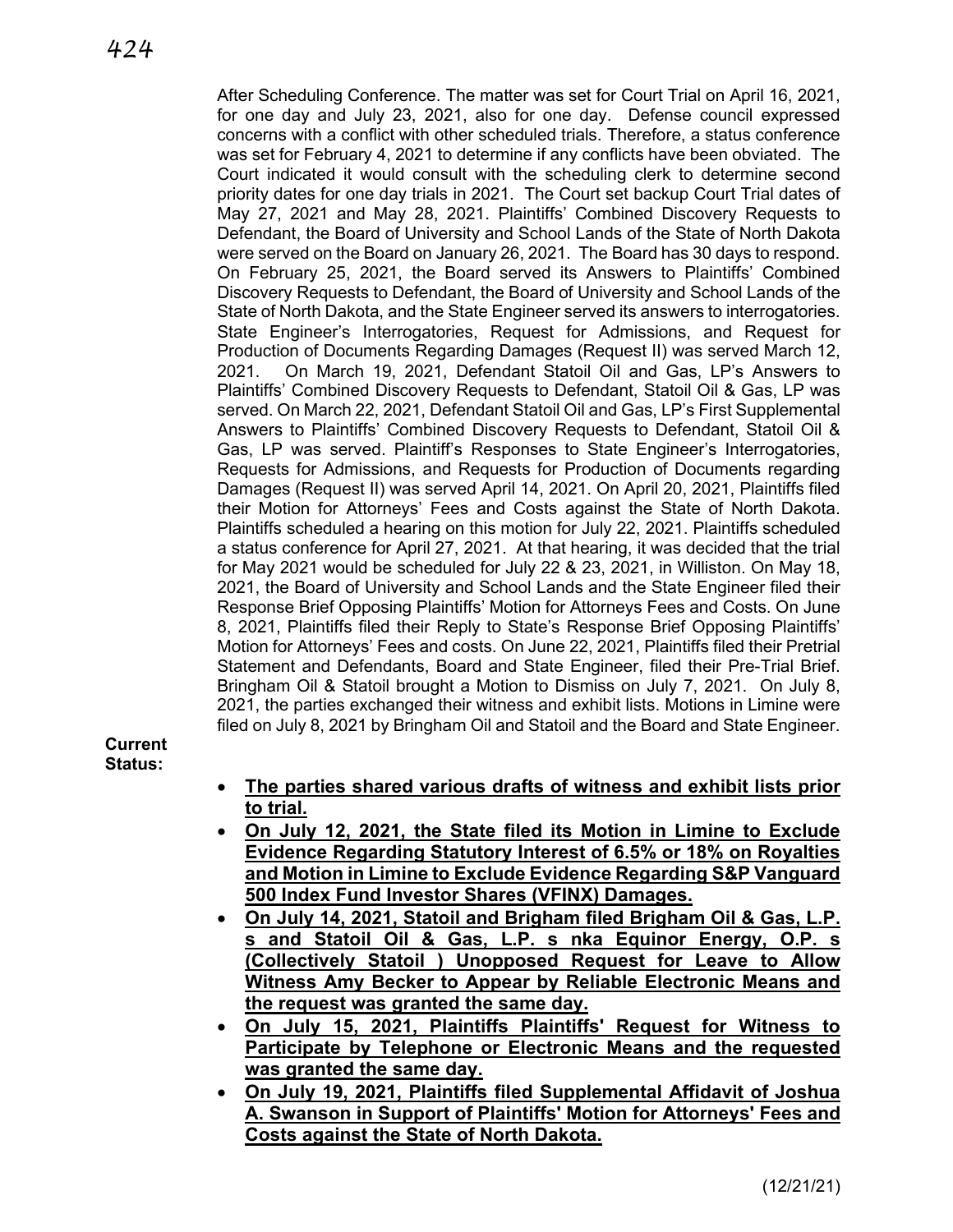- **On July 21, 2021, Plaintiffs filed Plaintiff s Brief in Response to Defendant Brigham Oil & Gas LP s (Collectively Statoil ) Motion to Dismiss, Plaintiffs Response Brief in Opposition to Brigham Oil & Gas, L.P. s nka Equinor Energy, LP s (Collectively Statoil ) Motion in Limine, Plaintiffs Response Brief in Opposition to Board of University and School Lands and North Dakota State Engineer s Motion in Limine Regarding S&P 500 Vanguard 500 Index Fund Investor Shares (VFINX) Damages, Plaintiffs Response Brief in Opposition to Board of University and School Lands and North Dakota State Engineer s Motion in Limine Regarding Statutory Interest.**
- **The trial was held on July 22 and 23, 2021.**
- **On July 22, 2021, the parties filed a joint exhibit list.**
- **On July 28, 2021, Brigham Oil & Gas, L.P.'s and Statoil Oil & Gas L.P.'s nka Equinor Energy, L.P.'s (Collectively "Equinor") Reply Brief in Support of Motion to Dismiss was filed, as was the Stipulation/Agreement to Dismiss Plaintiffs' Claims Against Defendant EOG Resources, Inc.**
- **On July 30, 2021, the Order Dismissing Plaintiffs' Claims Against Defendant EOG Resources, Inc. was filed.**
- **On August 11, 2021 the parties stipulated and the court entered its Order Dismissing Crossclaims Between Defendant EOG Resources, Inc., and Defendant Statoil Oil & Gas LP.**
- **On October 4, 2021, an Order Granting Extension of Time for Brigham and Statoil to File Reply Filings was filed.**
- **On October 5, 2021 Plaintiffs filed their Post-Trial Reply Brief and the Board and the State Engineer filed their Post Trial Response Brief.**
- **On December 10, 2021, the Court entered the Order for Judgment, which ordered:** 
	- o **Statoil's motion to dismiss (Index #594) is denied.**
	- o **Statoil's motion in limine (Index #600) is denied as moot.**
	- o **The State's motions in limine (Index #607 and #615) are denied as moot.**
	- o **Petrogulf's crossclaims against EOG (Index #84) are dismissed with prejudice for failure to prosecute.**
	- o **EOG's counterclaim against Plaintiffs and crossclaims against the Land Board, OXY USA, Inc., and Petrogulf (Index #65) are dismissed with prejudice for failure to prosecute.**
	- o **Statoil's counterclaims against the Plaintiffs are dismissed because it is a prevailing party.**
	- o **Based on the Supreme Court's ruling in** *Wilkinson II* **and the application of N.D.C.C. ch. 61-33.1 to the Disputed Property "the State of North Dakota does not own title to the mineral interests in the [Disputed] Property."**
	- o **The takings claims in Counts II and III against the State are dismissed with prejudice.**
	- o **The conversion claims in Count IV against Statoil and the State are dismissed with prejudice.**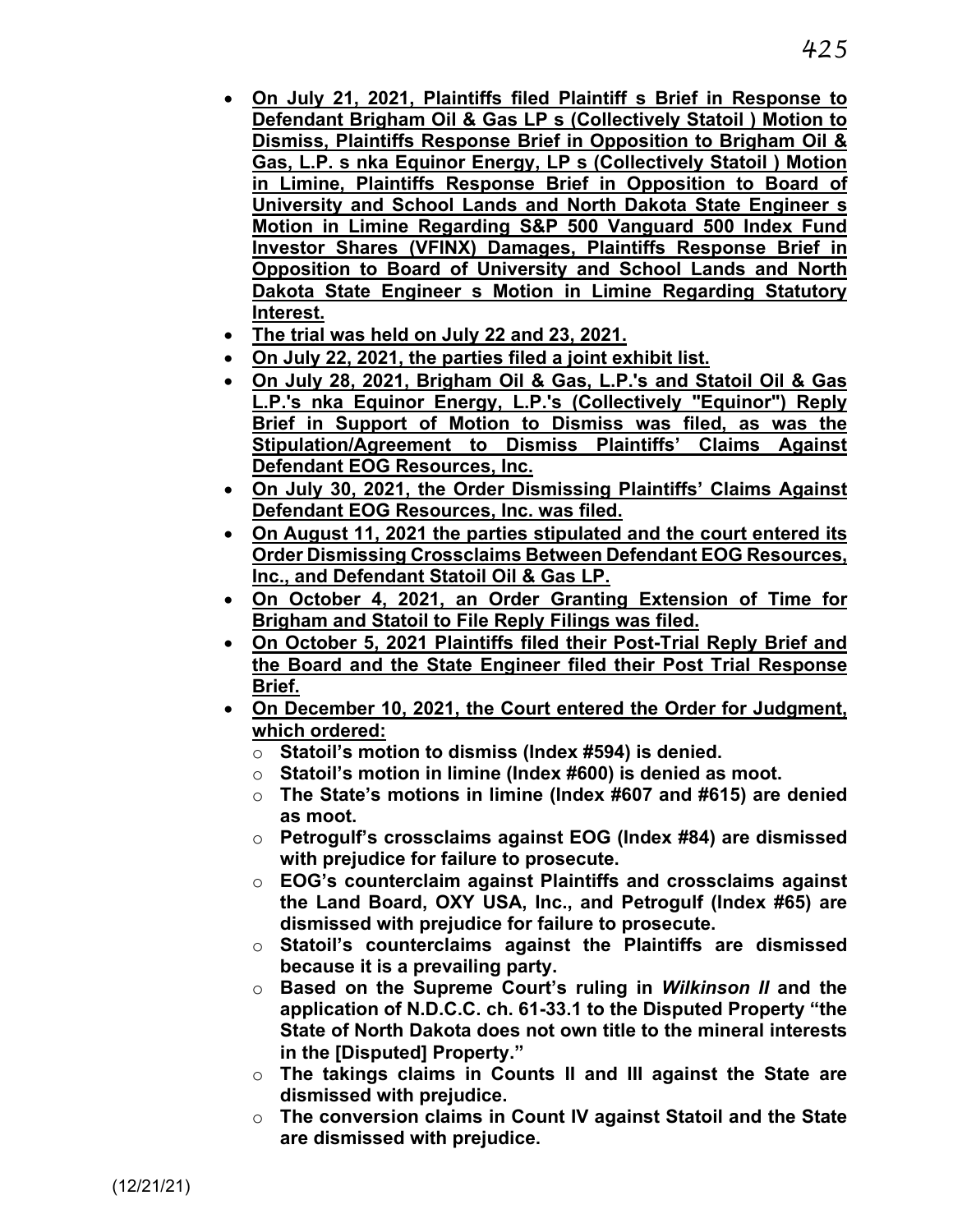- o **The unjust enrichment and constructive trust claims in Count V against Statoil and the State are dismissed with prejudice.**
- o **The civil conspiracy claims in Count VI against Statoil and the State are dismissed with prejudice.**
- o **The 42 U.S.C. § 1983 claim in Count VII against the State is dismissed with prejudice.**
- o **The Plaintiffs are not entitled to statutory damages under either N.D.C.C. § 47-16-39.1 or N.D.C.C. § 28-20-34, and are prohibited from claiming statutory damages until June 2022 under N.D.C.C. § 61-33.1-04(2)(b).**
- o **The Plaintiffs are not entitled to special damages attributable to lost investment opportunities in the S&P 500 VFINX.**
- o **The Plaintiffs request for \$1,441,086.73 in interest is denied.**
- o **The Plaintiffs are not entitled to damages under N.D.C.C. § 32- 03-23(3) for Jon Patch's time. The request for \$180,000 in damages is denied.**
- o **The Plaintiffs are not entitled to damages for unjust enrichment and the Plaintiffs' request for bonus/rental payments and royalty payments through disgorgement under the State's contracts in the amount of \$207,336.61 is denied.**
- o **The Plaintiffs are not entitled to attorneys' fees or costs. The Plaintiffs' requests for attorneys' fees and costs are denied.**
- o **Let Judgment be entered accordingly.**

# **MINERAL S**

**Acreage Adjustment Report**

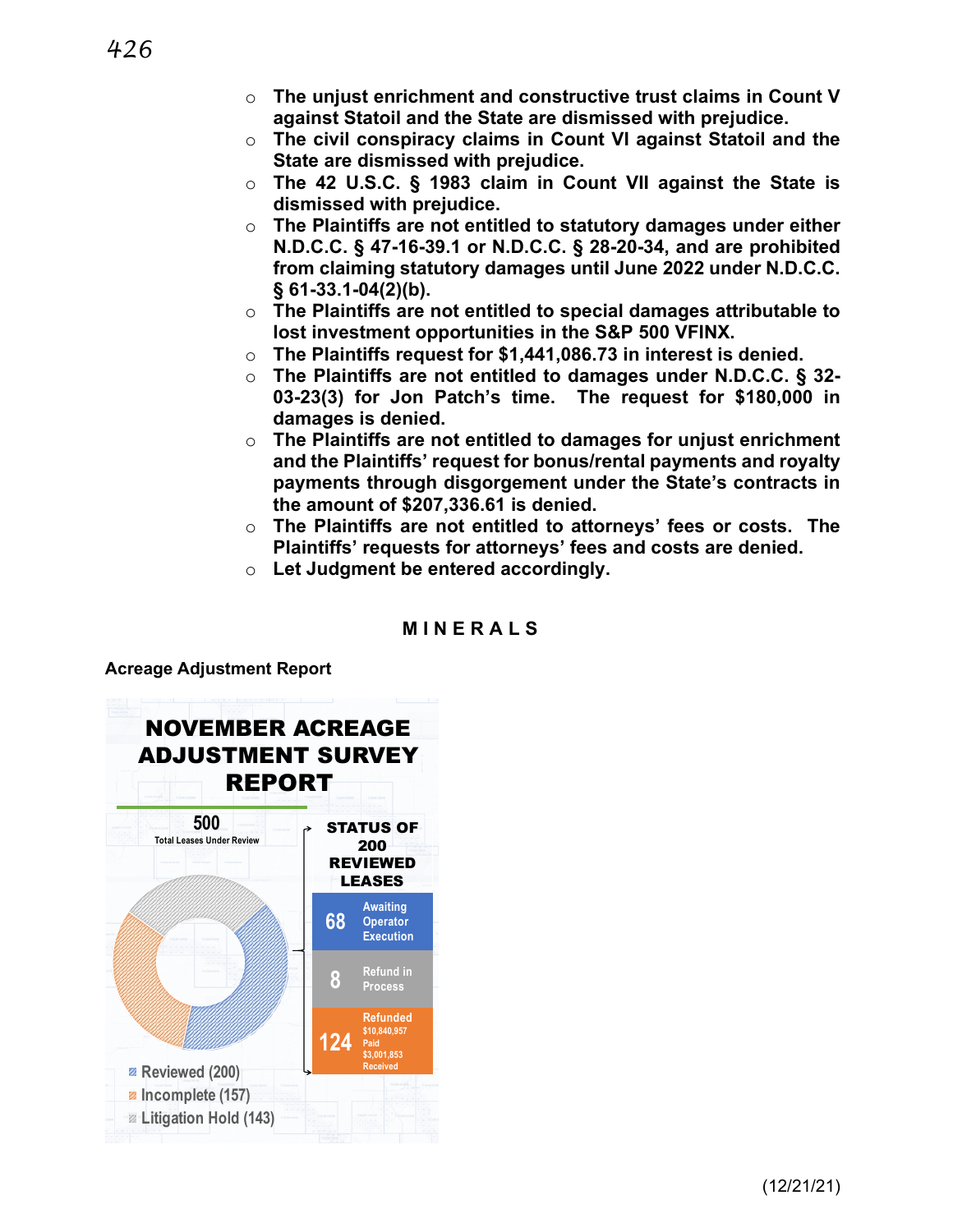**NDDTL River Tracts map and outstanding requests for acreage adjustment stipulation and lease correction were presented to the Board and are available upon request.**

### **Repayment of Unpaid Gas Royalties Update**

The Board of University and School Lands (Board) manages land, minerals, and proceeds as trustee for the exclusive benefit of constitutionally identified beneficiaries, with much of the income going towards funding North Dakota schools and institutions. The Board also manages oil, gas and other hydrocarbons underlying sovereign lands for the State of North Dakota.

The Department of Trust Lands (Department) has persistently worked with operators to collect payment or establish escrow accounts for royalties from the production of minerals, in accordance with the Board's lease, rules, and policies. Royalty audits began in the late 1980's and a Revenue Compliance Division was created in 2011 to ensure that royalty and other collections made on behalf of the trusts and other funds are complete and accurate.

A letter regarding Formal Notification of Gas Royalty Repayment Obligations dated February 11, 2020 (February 2020 Letter), was sent to all entities required to pay royalties to the Board pursuant to the Board's lease. The February 2020 Letter advised all entities who have been deducting post production costs from royalty payments made to the Department that they have been underpaying royalties, contrary to the terms of the Board's lease. Entities were advised that penalties and interest continue to accrue on any unpaid amounts in accordance with the February 2020 Letter until payment is received. On April 8, 2020, the Board extended the date to come into compliance with gas royalty payments, as outlined in the February 2020 Letter, to September 30, 2020. At the August 27, 2020, Board meeting, the Board extended the date to come into compliance with gas royalty payments, as outlined in the February 2020 Letter, to April 30, 2020.

Since the issuance of the February 2020 Letter, the Department has been working with payors who have been deducting post production costs from royalty payments made to the Department to ensure that they are in compliance with the terms of the Board's lease.

The Department has several royalty repayment offers prepared to present to the Board in executive session pursuant to N.D.C.C. §§ 44-04-19.1 and 44-04-19.2.

### EXECUTIVE SESSION

**Under the authority of North Dakota Century Code Sections 44-04-19.1 and 44-04-19.2, the Board close the meeting to the public and go into executive session for purposes of attorney consultation relating to:**

- **Acreage Adjustment Survey**
- **Royalty Offers**
- **Newfield Exploration Company et al Civ. No. 27-2018-CV-00143**
- **William S. Wilkinson et al. Case No. 53-2012-CV-00038**
- **Whitetail Wave LLC Case No. 27-2015-CV-00164**

| <b>Action Record</b>              | <b>Motion</b> | <b>Second</b> | Ave | <b>Nav</b> | <b>Absent</b> |
|-----------------------------------|---------------|---------------|-----|------------|---------------|
| Secretary Jaeger                  |               |               |     |            |               |
| <b>Superintendent Baesler</b>     |               |               |     |            |               |
| <b>Treasurer Beadle</b>           |               |               |     |            |               |
| <b>Attorney General Stenehjem</b> |               |               |     |            |               |
| Governor Burgum                   |               |               |     |            |               |